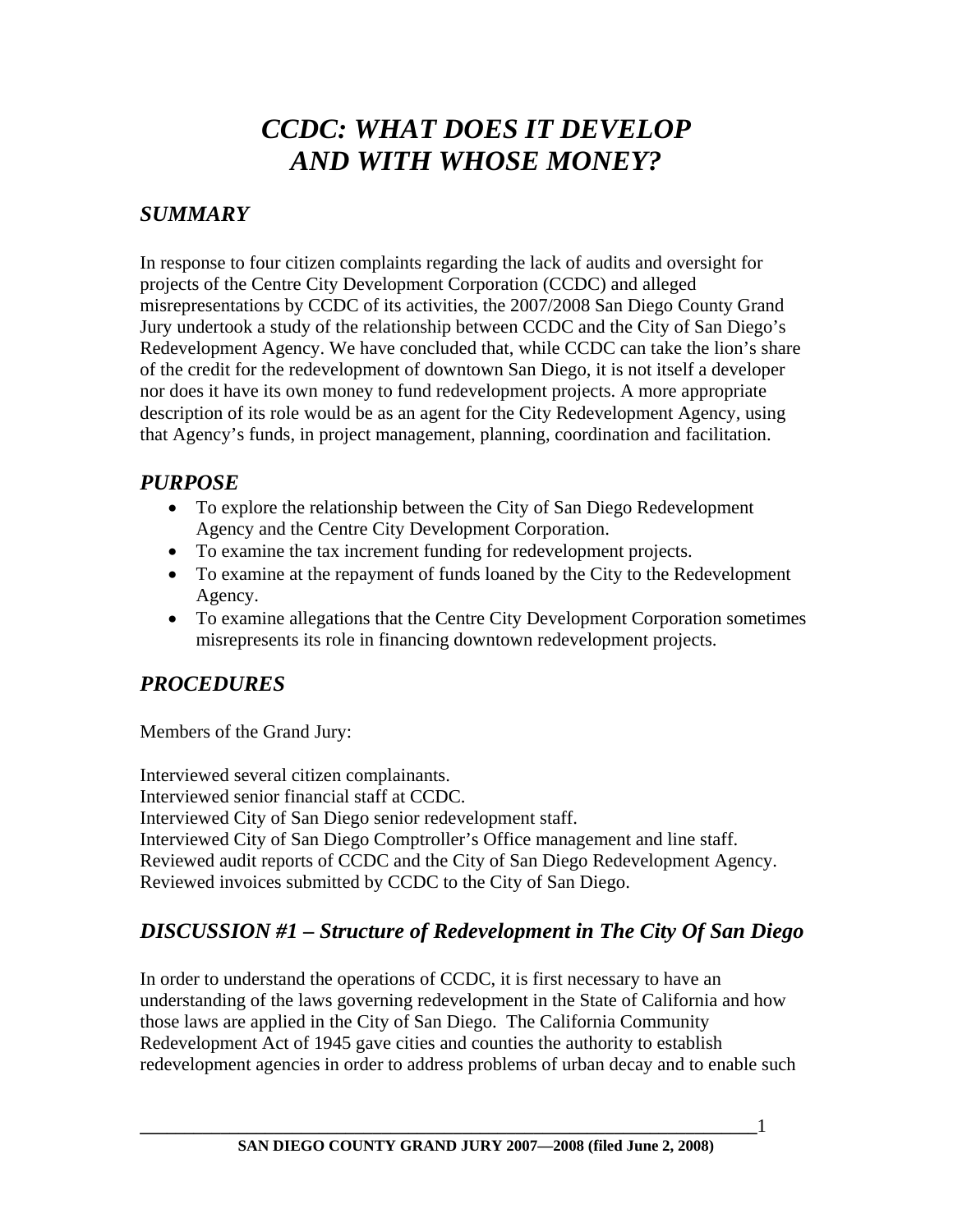agencies to apply for Federal loans and grants. The Act was codified in 1951 and incorporated in the State Health and Safety Code, Section 33000 et seq.

One of the major objectives of redevelopment is the elimination of blight. Section 33031 of the Health and Safety Code gives several examples of conditions causing blight, among which are substandard or overcrowded housing, incompatible land uses, depreciated or impaired property values, lack of necessary commercial facilities such as grocery stores and banks, and a high crime rate. In 1958, the San Diego City Council established the Redevelopment Agency of the City of San Diego as a means of eliminating or reducing blight in selected areas of the City. The authorizing State legislation does not provide for initial funding. Initial costs of a redevelopment agency are usually met by loans from the city or county, which established it, or from Federal loans and grants such as Community Development Block Grants.

As permitted under Section 33200 of the Health and Safety Code (hereinafter called the Code), the City Council declared itself to be the Redevelopment Agency. Even though councilmembers serve as the Board of Directors of the Redevelopment Agency, the Agency is a separate, legally constituted body that operates under the authority granted by redevelopment law. The Redevelopment Agency has no direct employees. As authorized under Section 33126 of the Code, it contracts with the City of San Diego through Service Level Agreements for such services as accounting, investment, purchasing and legal. The Redevelopment Agency also contracts with the City of San Diego to provide a redevelopment staff to manage eleven redevelopment project areas and to provide oversight for six other project areas managed by two public non-profit corporations. The Redevelopment Agency has designated, at its will, the City Mayor as its Executive Director, even though the Mayor's role in redevelopment was not addressed under Proposition F, the "strong mayor" ordinance approved in 2004. To summarize, the Redevelopment Agency is an entity legally separate from the City but with the City Council as its legislative body, the City Mayor as its executive, City employees contracted to perform its staff work and other City employees contracted to provide support services.

The City employees performing staff work for the Redevelopment Agency are employed in the Redevelopment Division of the Department of City Planning and Community Investment. Its 28 employees manage 11 redevelopment project areas:

- 1) Barrio Logan
- 2) City Heights
- 3) College Community
- 4) College Grove
- 5) Crossroads
- 6) Grantville
- 7) Linda Vista
- 8) Naval Training Center
- 9) North Bay
- 10) North Park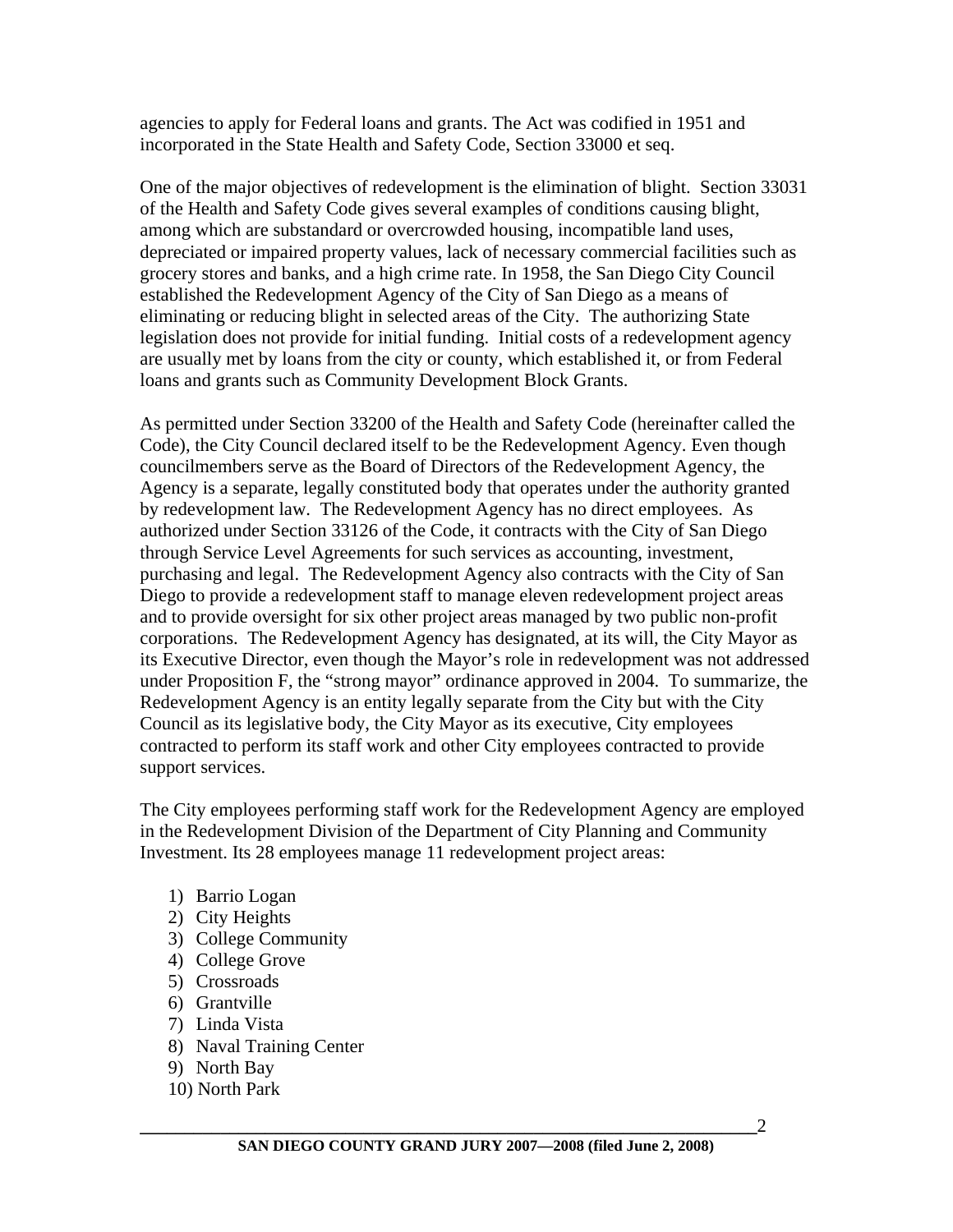11) San Ysidro

The budget for the Redevelopment Division in the Fiscal Year 2007/2008 is \$86.9 million of funds belonging to the Redevelopment Agency.

The Redevelopment Division is only one entity in the tripartite structure of the Redevelopment Agency. The other two are public non-profit corporations created by the Redevelopment Agency pursuant to the State Nonprofit Corporation Law (Corporation Code Section 5000 et seq) and Federal Internal Revenue Code Section 501(c)(3). The Redevelopment Code neither expressively authorizes nor specifically prohibits the formation of such corporations but Section 33126 (a) gives a redevelopment agency wide latitude in selecting its agents. Furthermore, Section 33129 indicates that authorizing payments to such agents for their administrative expenses is not to be construed as placing its officers and employees under Civil Service. In fact, City of San Diego officials have freely acknowledged that both corporations, the Southeastern Development Corporation and the Centre City Development Corporation, were created as a legal mechanism to circumvent Civil Service procedures on the hiring of consultants and project management staff. These non-profit corporations also have the flexibility to customize contracts to meet Agency needs without having to follow City contracting processes which have been described by Redevelopment Division officials as "time consuming, formulaic and process driven."

The Southeastern Development Corporation (SEDC) was formed in 1981 to implement economic and redevelopment projects in Southeast San Diego. It is governed by a ninemember board of directors appointed by the City Council operating as the Redevelopment Agency. Its staff of 15 people, none of whom are City employees, manage four project areas:

- 1) Central Imperial
- 2) Gateway Center West
- 3) Mount Hope
- 4) Southwest

SEDC's budget for the Fiscal Year 2007/2008 was approximately \$32.5 million of Redevelopment Agency funds.

CCDC was created in 1975 for the purpose of eliminating blight and revitalizing the downtown San Diego area. It is governed by a seven-member board of directors appointed by the City Council operating as the Redevelopment Agency. It has a staff of 55 people to manage two project areas:

- 1) Horton Plaza- originally established in 1972, but placed under CCDC management in 1975.
- 2) Centre City- which encompasses the Columbia and Marina projects established in 1976, the Gaslamp Quarter project established in 1982 and the Expansion Area (Little Italy, Cortez Hill and East Village) established in 1992.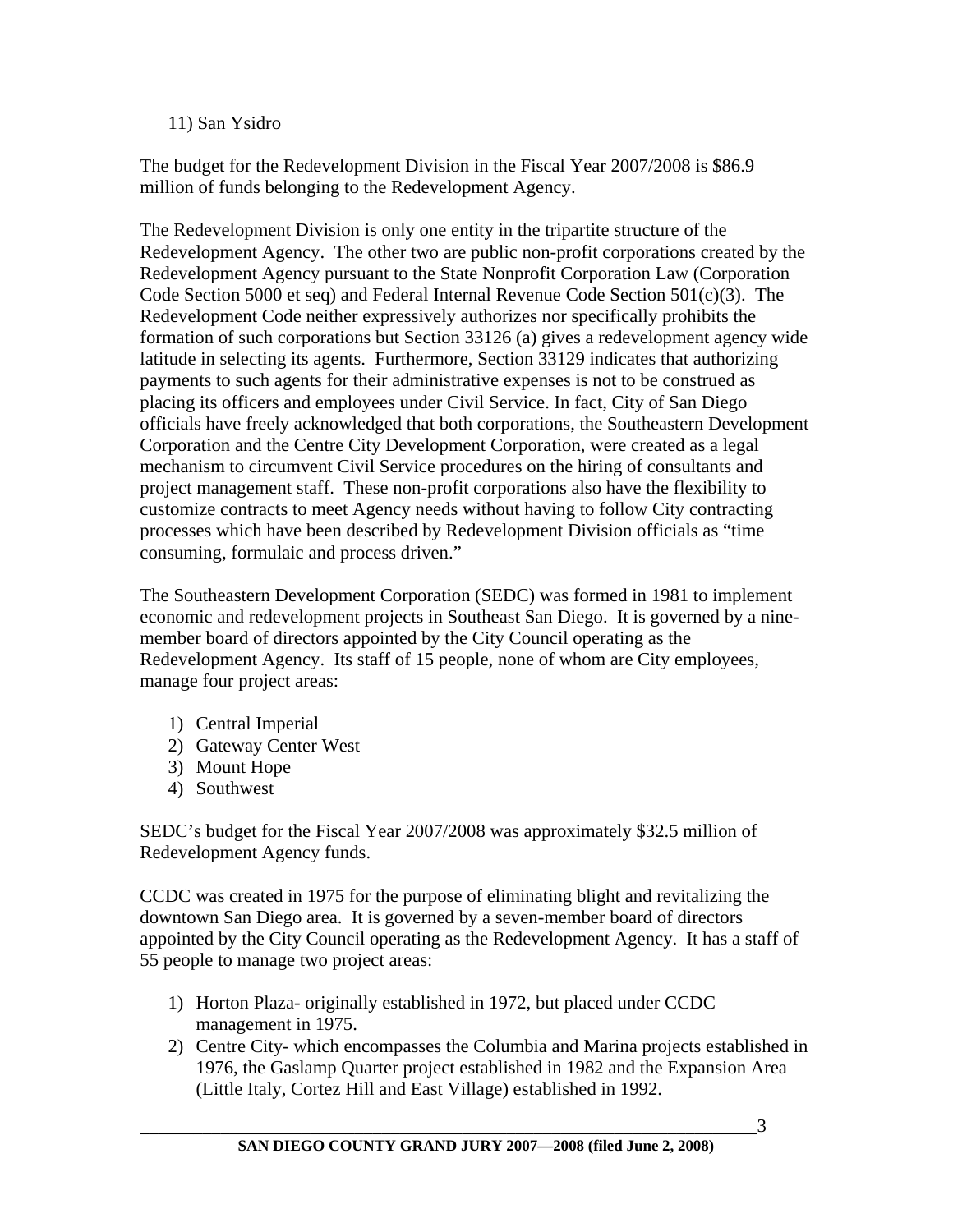CCDC's budget for the Fiscal Year 2007/2008 is \$217.5 million of the funds belonging to the Redevelopment Agency*.* This includes approximately \$9.3 million in administrative expenses, including salaries (\$4.65 million) and office rental (\$707,000). The average salary for the 55 employees is \$84,645. This figure is skewed by the salaries of the top ten salaried employees, which average over \$150,000, well in excess of equivalent positions in the City Redevelopment Division. Our investigation revealed that City Redevelopment managers feel that such relatively high salaries are necessary to compete with the private sector for the services of qualified development professionals.

Because CCDC is not subject to the constraints of City contracting procedures, it is able to negotiate sole source contracts for consultant services and legal services. Two of the complaints we received allege that there is insufficient oversight by the Redevelopment Agency regarding the necessity for some of these contracts and for the appropriateness of the contracted amounts. The Grand Jury agrees that there should be some threshold over which CCDC (and SEDC) should be required to justify the need for sole source contracts and their relevance to the particular project for which services are being requested.

### *FACTS/FINDINGS*

- *Fact:* CCDC and SEDC are non-profit corporations created by the City of San Diego Redevelopment Agency to manage redevelopment projects in geographically defined project areas.
- *Fact:* CCDC and SEDC are not subject to the same procedural constraints as City staff in negotiating contracts.
- *Fact:* Some of these contracts are sole source, for which there is no competitive bidding and for which up to \$250,000 can be awarded by CCDC management without other approvals.
- *Finding #01***:** Since CCDC is authorizing the expenditure of public Redevelopment Agency funds for contracted services, there should be more oversight by the Redevelopment Agency.

#### *RECOMMENDATION*

#### **The 2007/2008 San Diego County Grand Jury recommends that the San Diego City Council, acting as the City of San Diego Redevelopment Agency:**

**08-116:** Establish a dollar threshold over which any sole source contract, especially for consultant services and legal services, would require prior justification and approval by the Agency.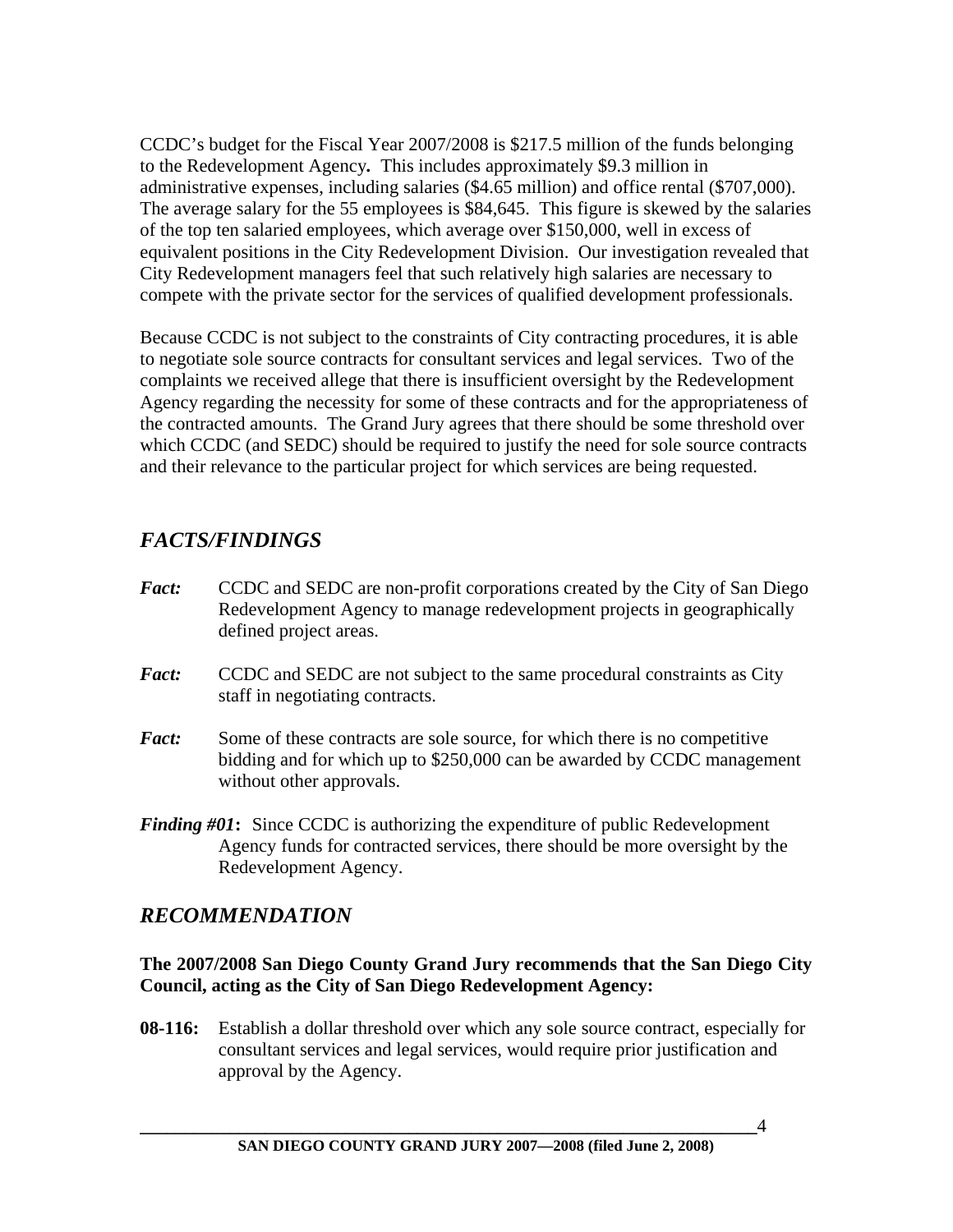### *DISCUSSION 2 – Audit Requirement*

Tax increment revenue is a key component in the funding structure of redevelopment. It is based on the assumption that redevelopment increases property values and therefore property taxes. When a geographic area is established as a redevelopment project area, a base year assessed value for property tax purposes is simultaneously established for all parcels in that area. Tax increment revenue represents those amounts derived each year from the receipt of taxes based on any increase in the taxable value of the land and the improvements to real property in a redevelopment project area over and above the base assessment for parcels in that area.

As an oversimplified example, The Gaslamp Quarter was established as a project area in 1982, which also was established as the base year for assessed values of all parcels in that area. For example, a parcel was assessed at \$100,000 in 1982. Its property tax would be approximately 1% or \$1,000 of which 17.7% or about \$177 would accrue to the general fund of the City of San Diego. After the same parcel was redeveloped in 2002, it might be reassessed at a value of \$1 million, an increase of \$900,000. The gross tax increment of 1% or \$9,000 would accrue to the Redevelopment Agency while the City's general fund would still be allocated the tax on the parcel's 1982 value, adjusted for inflation at no more than 2% annually. The Redevelopment Agency could continue to collect the tax increment for the balance of the fifty-year period dating from the inception of the project area, or until 2032 in the case of the Gaslamp Quarter. As a condition of receiving the tax increment, the project area must have debts in excess of the total tax increment allocated to that area (Code Section 33670(e)).

One of the citizen complaints the Grand Jury considered concerned the failure of CCDC to provide an independent audit of the use of the tax increment funds it received. Section 33080.1 of the Code requires a redevelopment agency to submit an independent financial audit to both its legislative body and the State Controller. That audit should include the amount of tax increment property tax revenues generated in the agency. This citizen complaint was somewhat misleading in that it implied, as CCDC also often does (see Discussion 3), that CCDC has its own funds and is responsible for independently auditing them. Also CCDC is not itself a redevelopment agency but merely an agent of one. The section of the Code cited above does not apply to CCDC but to the Redevelopment Agency as a whole. The tax increment funds are allocated by the Property Tax Services Division of the County Auditor and Controller to accounts for each of the 17 project areas under the umbrella of the Redevelopment Agency. These accounts are under the control of the City of San Diego Controller's Office under contract with the Redevelopment Agency and can be accessed by its three component entities to pay approved budgeted expenses.

CCDC is required to have an external audit of its administrative expenses conducted. In November 2007, we received the independent auditor's report of those expenses for Fiscal Year 2007. All but approximately \$26,000 of its \$7 million in revenue is reported as contributions from the Redevelopment Agency of the City of San Diego. The report states that CCDC has only one governmental fund, an operating fund that accounts for all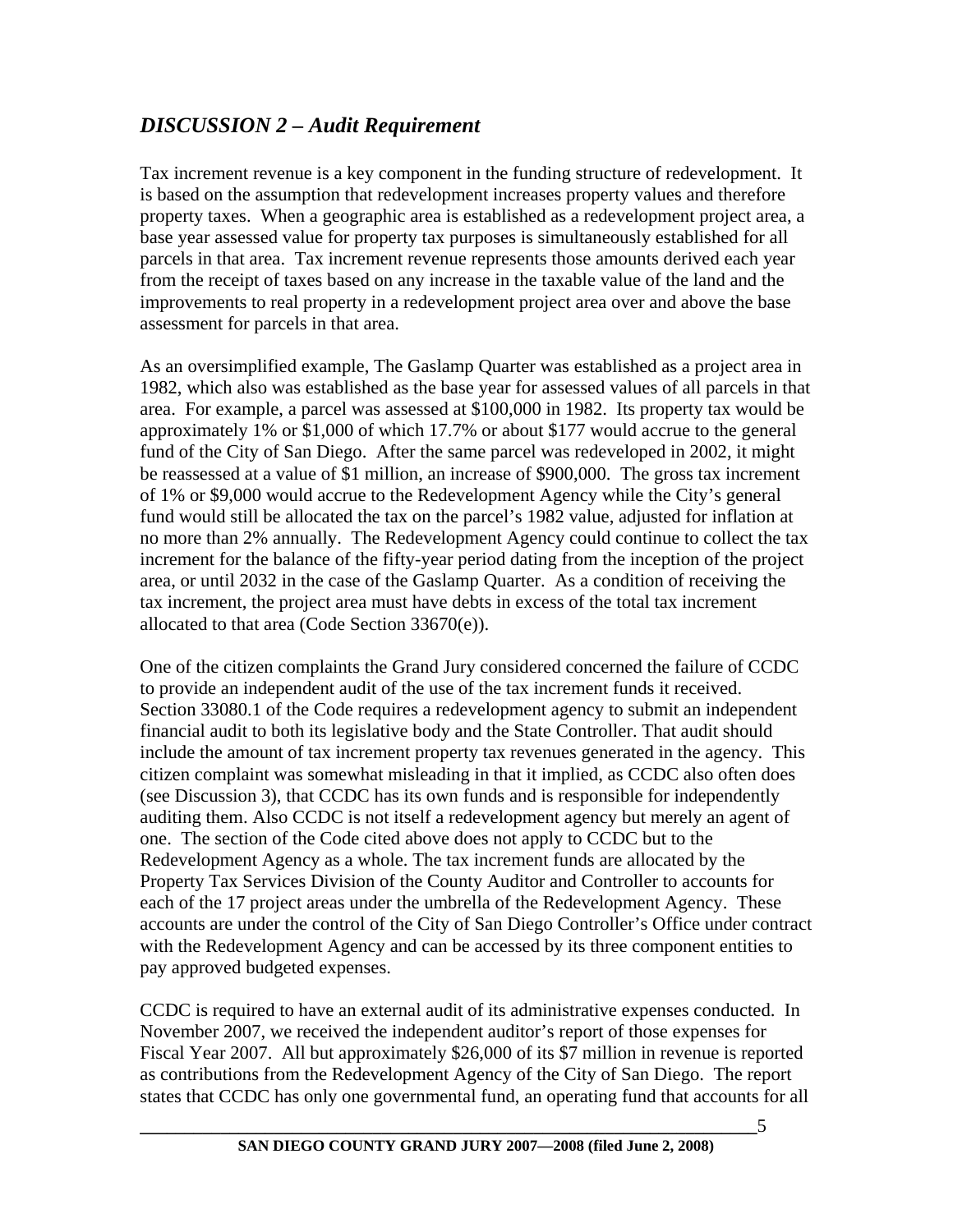financial resources of CCDC. No findings of material weaknesses were reported in this audit. This audit was subsequently presented at two sessions of the Audit Committee of the City Council and received and filed by the full City Council in April 2008.

However, questions did arise in several areas:

- 1) Audits of the Redevelopment Agency;
- 2) Gross tax increment revenue received;
- 3) Allocation of tax increment revenue to low and moderate income housing funds;
- 4) Repayment of loans by the Redevelopment Agency to the City of San Diego.

Audits of the Redevelopment Agency are performed by the City Controller's Office under the terms of the Service Level Agreement. These audits are contingent upon the completion of the audited financial statements of the City as a whole, which, near the beginning of our term, were four years behind (FY 2003 through FY 2006). City audits for FY 2003 and FY 2004 were released in mid-2007 and the Redevelopment Agency audits for those years followed shortly thereafter. These audits give a thorough accounting of the Agency's assets and indebtedness but the information is not current. In violation of State law, they were not submitted to the State Controller within six months after the close of the two respective fiscal years. The penalty for each violation is a onetime fine of \$10,000. As this report is being written in May 2008, the overdue Redevelopment Agency audits for FY 2005, FY 2006 and FY 2007 had not been completed due to the tardiness of the overall City audits for those years.

The FY 2004 audit revealed two findings relating to the Agency's Low and Moderate Income Housing Fund. As interpreted by the State Attorney General, Section 33334.6(c) of the Code mandates that 20% of the gross tax increment funds collected in a project area be deposited in that area's Low and Moderate Income Housing Fund. The Redevelopment Agency had been depositing the net tax increment. This deficiency has been corrected effective Fiscal Year 2006. Section 33334.16 mandates that the Agency begin to develop property acquired with Low and Moderate Income Housing funds within five years from the acquisition date. The Redevelopment Agency did not have a complete and detailed listing of these properties. This deficiency has been corrected and the Agency has improved its monitoring process to ensure compliance. A Grand Jury review of the City's FY 2007 property listing indicates that properties acquired with Low and Moderate Income Housing funds have been properly identified.

In August 2007, a group comprised of affordable housing advocates sued the Redevelopment Agency over its failure to produce mandated audits within the legally required time frame. The lawsuit seeks to enjoin the Redevelopment Agency from receiving funds, spending funds and acquiring debt. That suit is still pending at the time this report is being written.

In the absence of the audited figures, certain financial information relevant to the Redevelopment Agency can be obtained from other sources. The County Auditor and Controller reports that it transmitted approximately \$150 million in tax increment revenues to the Redevelopment Agency in the 2006/2007 Fiscal Year. About \$104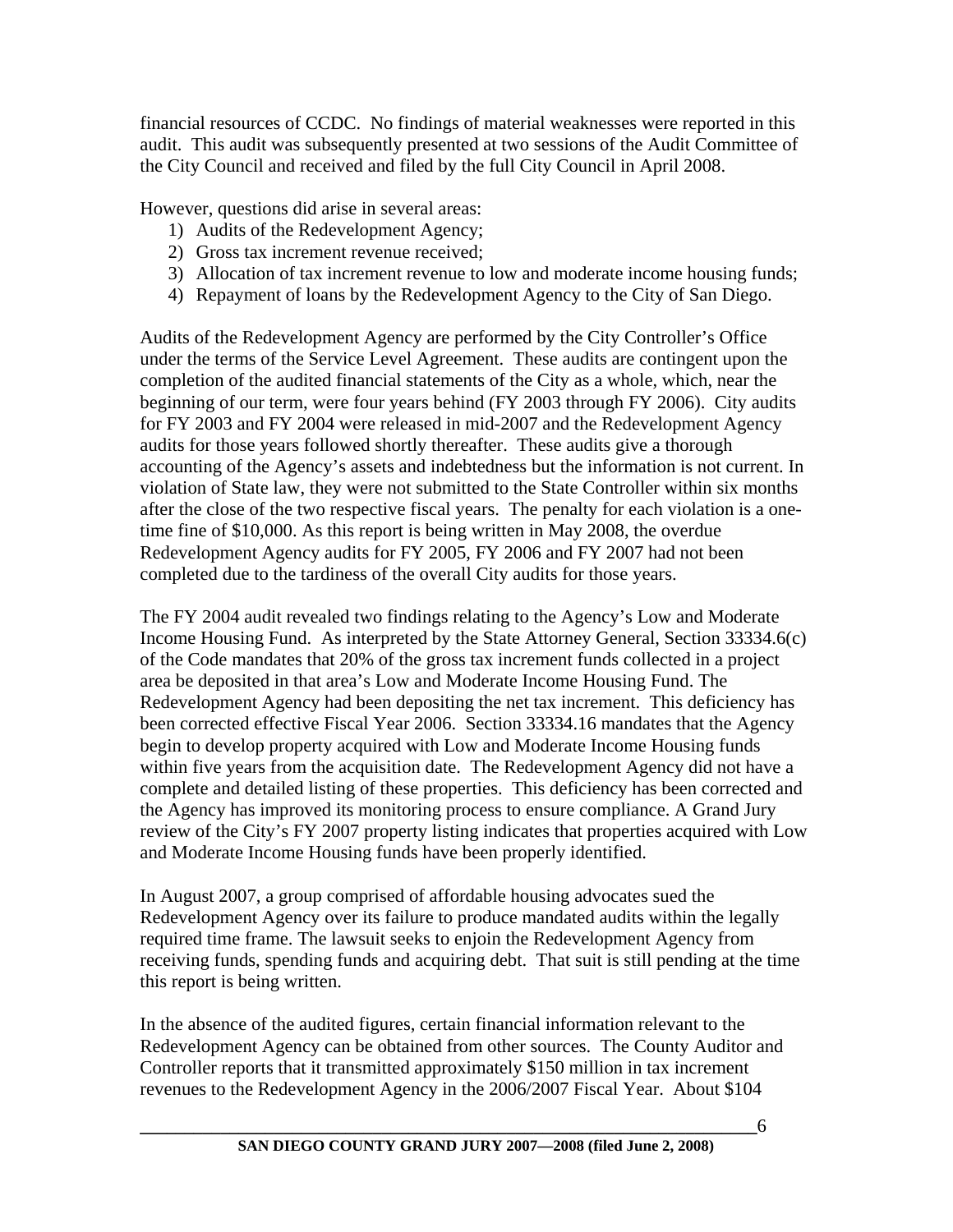million was allocated for project areas managed by CCDC, \$6 million for SEDC projects and \$40 million for project areas managed by the City Redevelopment Division. Unaudited dollar amounts of each project area's indebtedness are contained in the Redevelopment Agency Annual Report for Fiscal Year 2007, dated December 31, 2007. All project areas remain sufficiently in debt to receive their allocation of tax increment revenue. Total indebtedness for the Redevelopment Agency is approximately \$713 million: \$497 million is for projects managed by CCDC, \$82 million for projects managed by SEDC and \$134 million for projects managed by the City's Redevelopment Division. Approximately \$250 million of this debt are loans repayable to the City of San Diego; the balance is primarily debt service on bond issues. Per report 08-41 of the City's Independent Budget Analyst, Page 55, "It has always been anticipated that these funds would be repaid; however, no timetable has been established."

The City's budget for Fiscal Year 2009 does include a repayment of \$5 million from the Redevelopment Agency, with funds allocated from a CCDC managed project area, to fund part of the debt service on the Petco Park bonds. This is about 2% of what the Redevelopment Agency owes the City. The Grand Jury is recommending that the Redevelopment Agency compile a listing of all loans from the City, with amounts due and a realistic schedule for repayment to the City. Since the Redevelopment Agency's debt exceeds tax increment revenue by over \$550 million, repayment of loans to the City should not jeopardize the Agency's ability to continue collecting tax increment revenue.

### *FACTS/FINDINGS*

- *Fact:* The Redevelopment Agency is required by law to publish an independent financial audit within six months after the end of each fiscal year.
- *Fact:* The City of San Diego Redevelopment Agency is currently out of compliance with this requirement for Fiscal Years 2005, 2006 and 2007.
- *Finding #02:* The lack of current audited financial statements opens the Redevelopment Agency to law suits and fines and hinders public oversight of revenues collected and expended, indebtedness and allocations for low and moderate income housing.
- *Fact:* The Redevelopment Agency owes the City approximately \$250 million in loan repayments.

*Finding #03:* There is no timetable for repayment of these loans to the City.

### *RECOMMENDATIONS*

**The 2007/2008 San Diego County Grand Jury recommends that the San Diego City Council, acting as the City of San Diego Redevelopment Agency:**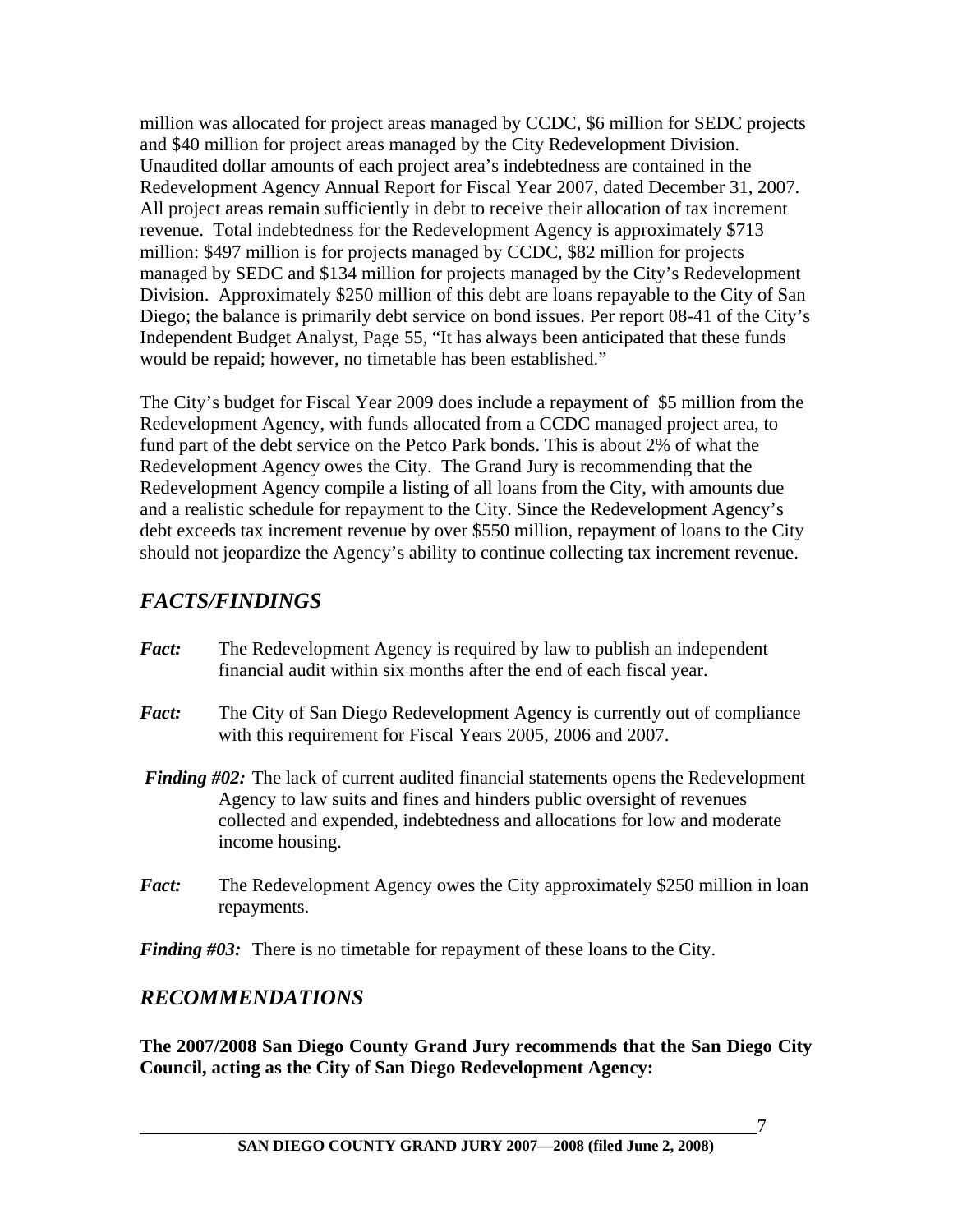- **08-117:** Take steps to insure the timely submission of the Fiscal Year 2007/2008 Redevelopment Agency Annual Financial Report, and all such future reports, to the Office of the State Controller as required by law.
- **08-118:** Direct staff of the three component entities of the Redevelopment Agency to compile a grid, broken down by project area, which would list all monies owed to the City of San Diego, the date the debt was incurred, the fund from which the monies were borrowed and a realistic timetable for repayment.

### *DISCUSSION #3 – Whose Money Is It?*

Citizen complaints have called the Grand Jury's attention to certain alleged misrepresentations of fact made by CCDC in its public pronouncements. Specifically, it is alleged that CCDC claims to invest its own money in redevelopment projects, instead of acknowledging that the funds invested belong to the Redevelopment Agency. Also CCDC is credited in some of its publications with being a developer or co-developer when in reality it does not invest in land.

We can cite numerous misrepresentations by CCDC, among which are:

- 1) In the 2007 CCDC brochure "Downtown San Diego Affordable Housing", there is a statement that "CCDC funded five projects to create a total of 655 rentrestricted units." A more correct statement would replace the word "funded" with "brokered."
- 2) In the same brochure there is a chart headed "Summary of CCDC Investments in Affordable Housing 2000 to 2007" with a column labeled "CCDC Funds." No reference is made to the Redevelopment Agency on this chart.
- 3) In a CCDC report to the Redevelopment Agency dated July 31, 2007, on funding for the Children's Museum Park, reference is made to CCDC funds of \$2,612,713. In actuality these are Redevelopment Agency funds.
- 4) In the CCDC publication Downtown Today (Summer 2007 edition) there is a statement: "CCDC has purchased a 19,000 square-foot site along the north side of Broadway between  $13<sup>th</sup>$  and  $14<sup>th</sup>$  avenues to develop the East Village Fire Station." The FY 2007 Property Report of the Redevelopment Agency and Agency and records of the County Assessor indicate that the owner of this parcel is the City of San Diego Redevelopment Agency.
- 5) In the same publication, a discussion of an affordable housing development called Studio 15 references "a \$16.5 million contribution by CCDC." A statement that partial Redevelopment Agency funding would be allocated to the project would have been more accurate.

These are only a small sampling of misstatements that might lead the public and the media to believe that CCDC has its own funds for projects and acquires properties in its own name. The funds for the project areas managed by CCDC are Redevelopment Agency Funds. The properties that CCDC claimed to have acquired are listed with the County Assessor's Office as being owned by the City of San Diego Redevelopment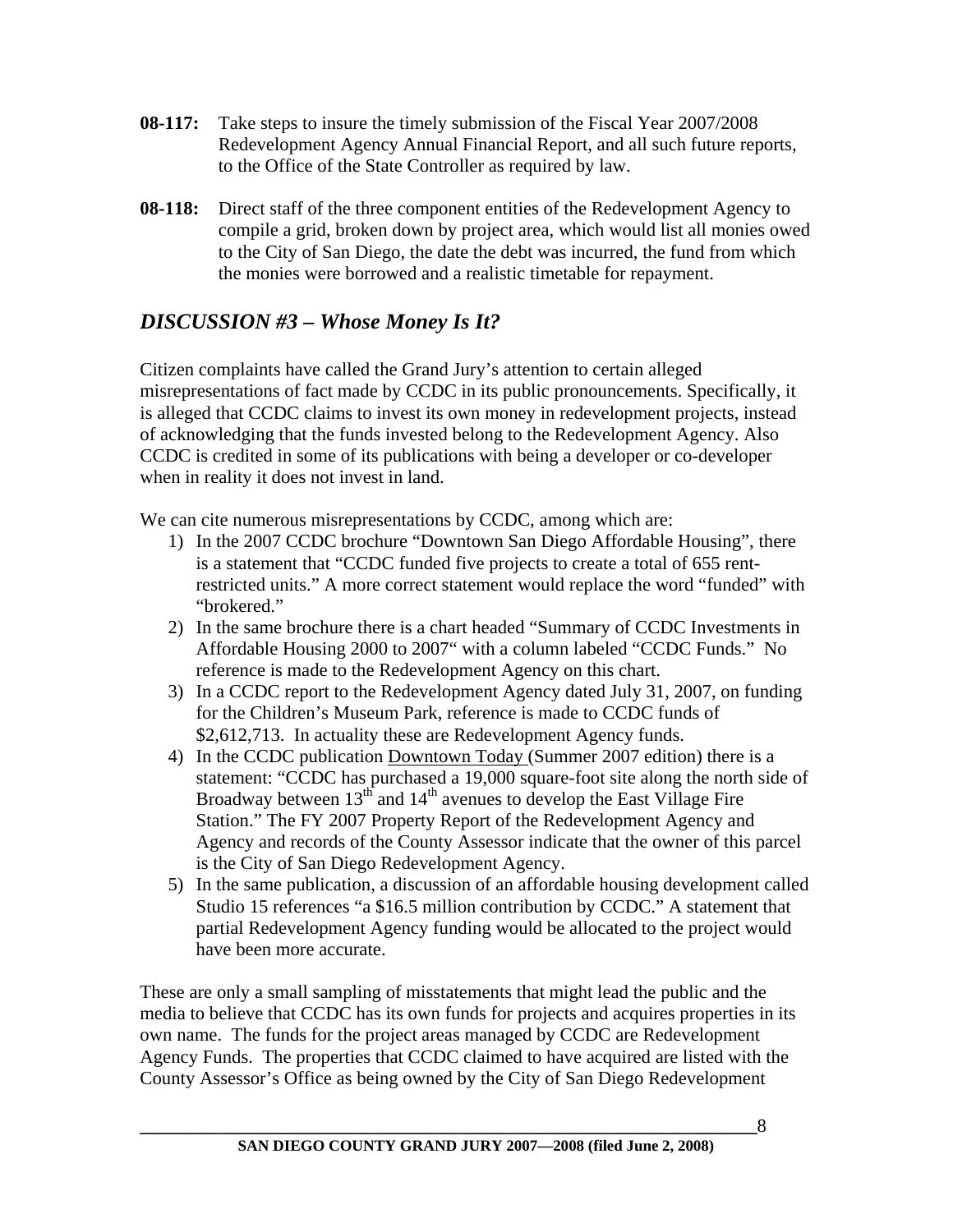Agency. As of May 5, 2008, the Assessor's records show that the Redevelopment Agency owns 202 parcels while CCDC owns three.

In its 2008 publications, CCDC has avoided the misrepresentations exemplified above. Our investigation has revealed that CCDC staff has received memoranda from both its internal financial section and the City Controller's Office to identify funds used to finance projects as Redevelopment Agency funds.

However, based on previous misrepresentations by CCDC, the news media continues to report somewhat inaccurate information. Two examples are:

- In coverage of CCDC's management of the restoration of the historic Balboa Theatre, two publications stated that CCDC acquired that property by eminent domain in 1985. The Assessor's Office indicates that the parcel for the Balboa Theatre is owned by the City of San Diego Redevelopment Agency.
- In coverage for the debt service on Petco Park, a recent (April, 2008) news article reported that CCDC is "sharing the stadium bill" by contributing \$5 million of the City's \$11.3 million annual payment. The article further states that CCDC's FY 2009 budget is expected to be \$236 million. A more accurate statement is that \$5 million of Redevelopment Agency funds from the East Village district in the Centre City Redevelopment Project would be allocated for bond repayment; also that \$236 million of Redevelopment Agency funds would be allocated for projects and administrative expenses for the Centre City Development Corporation. The phrase "Redevelopment Agency" does not appear in this article.

The same article referenced above refers to CCDC as "the city's downtown redevelopment arm", a common description of CCDC in the print media. This description is inadequate. A better, if lengthier, description would be: "The City Redevelopment Agency's downtown redevelopment project manager."

In the Winter/Spring issue of Downtown Today, CCDC lists itself as the developer or codeveloper of several projects:

- Children's Museum Park
- San Diego Quiet Zone
- Little Italy Street Lights
- Bayside Fire Station (co-developer)
- C Street Revitalization Master Plan
- North Embarcadero Master Plan
- $\bullet$   $7<sup>th</sup>$  and Market mixed-use high-rise (co-developer)

We considered a citizen complaint that, since CCDC does not invest in land and has no funds of its own to finance development, it cannot refer to itself as a developer. We consulted several web sites of real estate organizations and found varying definitions of the word "developer." Since not all definitions require investment in land and many include land and infrastructure improvements in a broad definition of "developer", we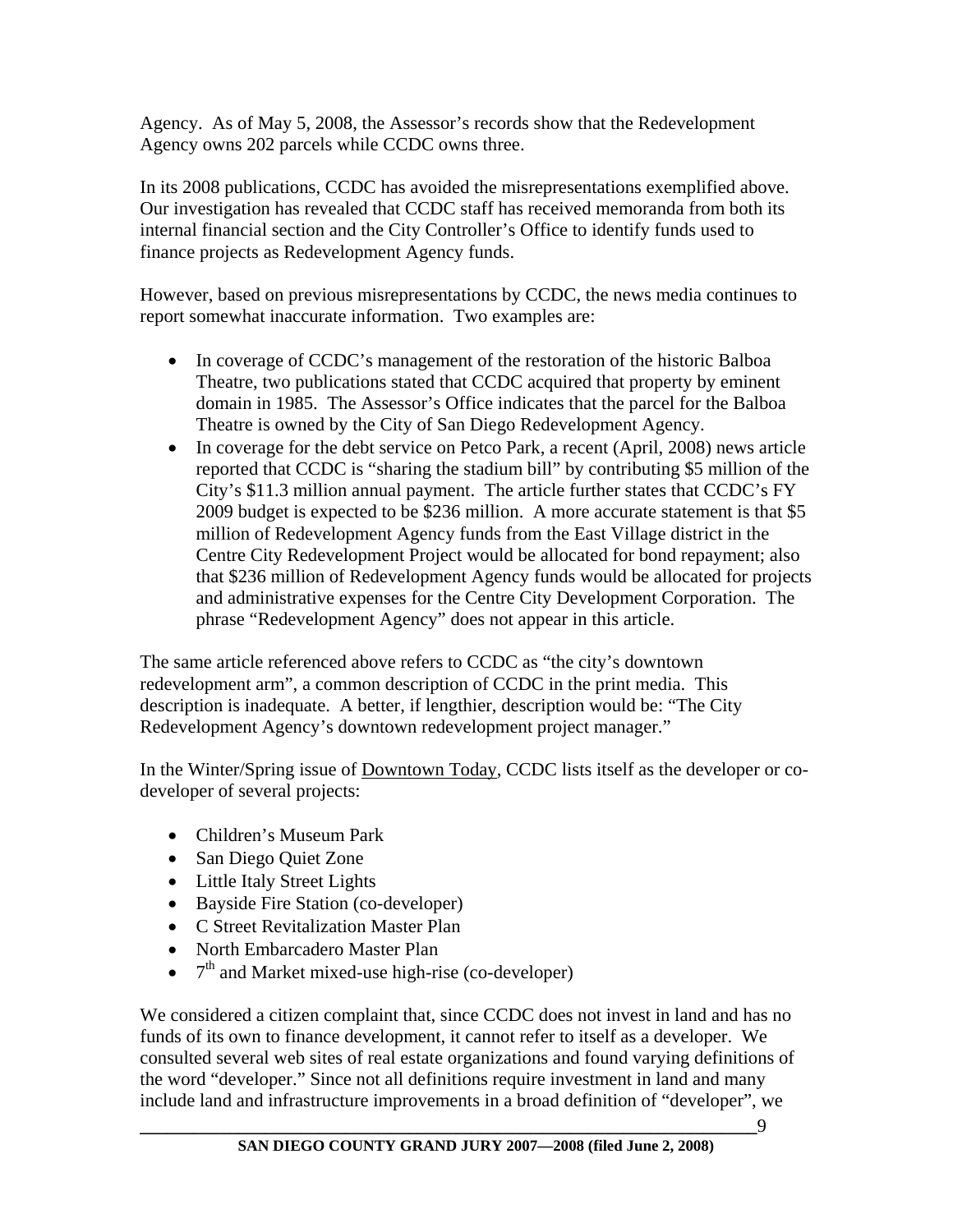don't consider this to be a serious misrepresentation on the part of CCDC. With only one exception ( $7<sup>th</sup>$  and Market), the examples cited above involve amenities, infrastructure and planning as opposed to major construction projects.

Past misrepresentations by CCDC have obscured its true status as a manager and planner of projects and have given the impression that it has funds to finance these projects. We recommend that the Redevelopment Agency emphasize the true source of funding for all redevelopment projects at the time they are docketed for approval and also that the Agency monitor CCDC's public statements on that funding. The CCDC staff report to the Redevelopment Agency dated April 29, 2008 on the affordable housing project at 1050 B Street is a perfect example of how such disclosures should be presented correctly.

### *FACTS/FINDINGS*

- *Fact:* CCDC has at times credited itself, rather than the Redevelopment Agency, as a funding source for projects.
- *Finding #04:* This misrepresentation has sometimes misled the public and the media as to the true role of CCDC as an agent, planner and project manager for the Redevelopment Agency.

# *RECOMMENDATIONS*

#### **The 2007/2008 San Diego County Grand Jury recommends that the San Diego City Council, acting as the City of San Diego Redevelopment Agency:**

- **08-119:** Identify the true funding mechanism for every approved project at the time of approval.
- **08-120**: Notify the Centre City Development Corporation to identify the true funding mechanism for every project it publicizes or in which it is otherwise involved.

# *DISCUSSION #4 – Redevelopment Reorganization*

In April 2008, senior staff of the City's Redevelopment Division presented a plan for the reorganization of the Redevelopment Agency, particularly as it concerns the 11 project areas now being managed by City staff under contract with the Agency. The City Council, operating as the Redevelopment Agency, gave staff the approval to develop a model of the three options presented. Under this option, called the "Agency-Employee Model", the Redevelopment Agency would be able to hire staff that directly reports to the Agency instead of contracting with the City to manage these 11 redevelopment project areas.

Under this model, the Redevelopment Agency would have greater flexibility in hiring staff that would not be subject to the City's civil service rules and recruitment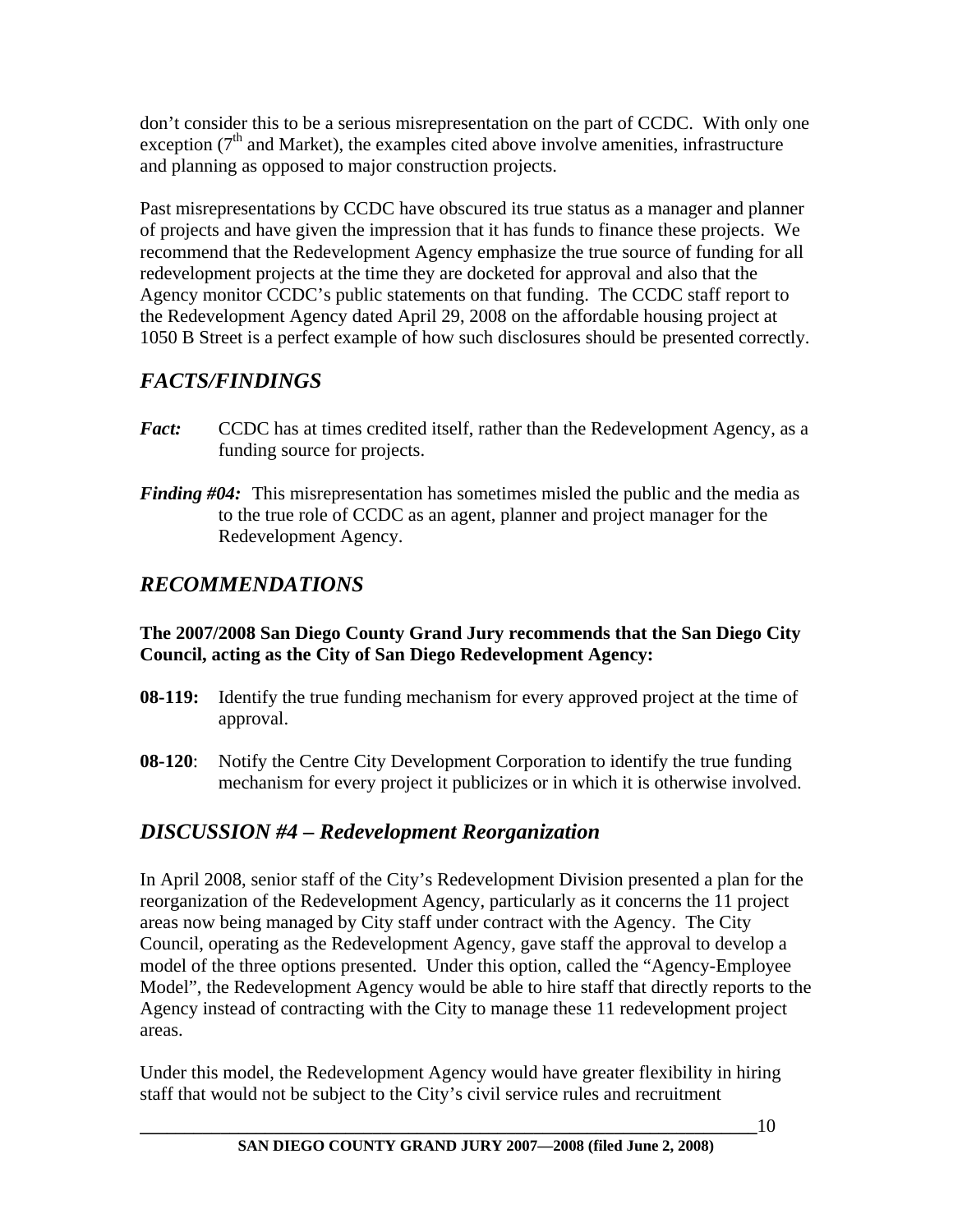procedures. A redevelopment professional could be hired as Executive Director. Employee costs would continue to be funded through property tax increment revenue.

The Agency would no longer be bound by City procedures for contracting for consultants, architects and other professionals needed for specific projects; instead it would be able to customize contracting policy to meet Agency needs. The newly organized Agency would retain the City Council as its governing board, but would have a technical advisory committee.

One senior staff member commented that this reorganization process would be like starting a new corporation. Issues of salaries, pensions, health benefits and labor relations would have to be addressed for current City employees transferring in to the newly constituted Redevelopment Agency. A final report on the details of the new Agency is due back before the City Council in January 2009.

Under the proposed reorganization, the Redevelopment Agency would continue to have three divisions, none of which would have City employees on its staff. There would be three separate governing boards, three sets of administrative expenses and three sets of well-paid executive staff. If the Agency is being reorganized at this time, a plan for the eventual incorporation of the project areas now being managed by CCDC and SEDC should be considered. Such a consolidation would reduce administrative expenses and allow for the savings to be applied to redevelopment projects. Accordingly, the Grand Jury is recommending that the Redevelopment Agency's reorganization plan be expanded to include a model in which all three of its components are consolidated under one administrative structure.

# *FACTS/FINDINGS*

*Fact:* Under a reorganization model now being considered, the Redevelopment Agency would no longer contract with the City of San Diego for staff to manage 11 project areas.

Fact: This model does not include the six project areas currently being managed by CCDC and SEDC.

*Finding #05:* A single tiered Redevelopment Agency for all 17 project areas can be operated with greater efficiency than the present three-tiered model.

### *RECOMMENDATION*

**The 2007/2008 San Diego County Grand Jury recommends that the San Diego City Council, acting as the City of San Diego Redevelopment Agency:** 

**08-121:** Direct City Redevelopment Division staff now working on reorganizing the City's component of the Redevelopment Agency to take the additional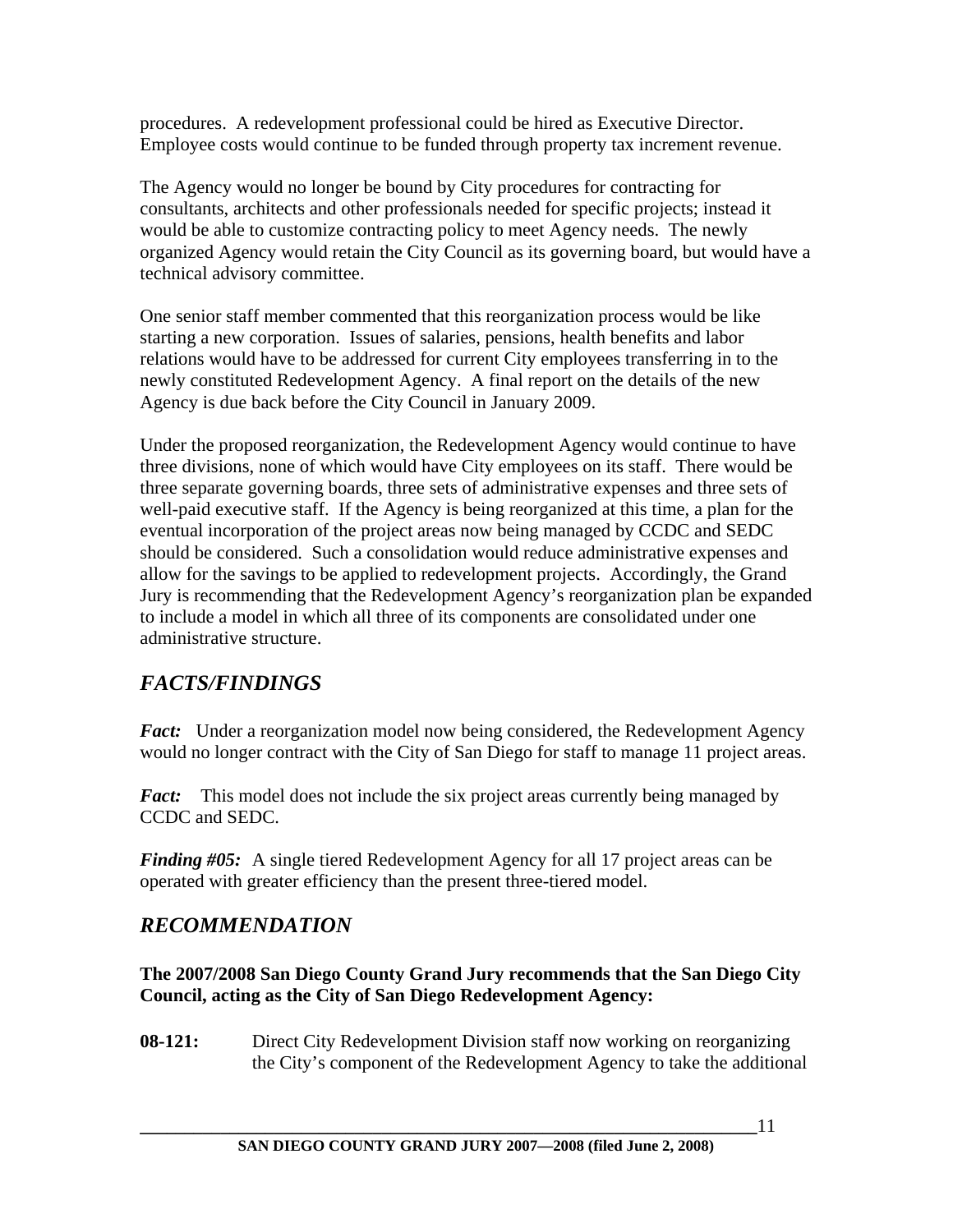step of preparing a plan to consolidate all three existing components under one administrative structure.

### *COMPLETE RECOMMENDATIONS*

#### **The 2007-2008 San Diego County Grand Jury recommends that the San Diego City Council, acting as the City of San Diego Redevelopment Agency:**

- **08-116:** Establish a dollar threshold over which any sole source contract, especially for consultant services and legal services, would have to come before the Agency for justification and approval
- **08-117:** Take steps to insure the timely submission of the Fiscal Year 2007/2008 Redevelopment Agency Annual Financial Report, and all such future reports, to the Office of the State Controller as required by law.
- **08-118:** Direct staff of the three component entities of the Redevelopment Agency to compile a grid, broken down by project area, which would list all monies owed to the City of San Diego, the date the debt was incurred, the fund from which the monies were borrowed and a realistic timetable for repayment
- **08-119:** Identify the true funding mechanism for every approved project at the time of approval.
- **08-120**: Notify the Centre City Development Corporation to identify the true funding mechanism for every project it publicizes or in which it is otherwise involved.
- **08-121:** Direct City Redevelopment Division staff now working on reorganizing the City's component of the Redevelopment Agency to take the additional step of preparing a plan to consolidate all three existing components under one administrative structure.

### *REQUIREMENTS AND INSTRUCTIONS*

The California Penal Code §933(c) requires any public agency which the Grand Jury has reviewed, and about which it has issued a final report, to comment to the Presiding Judge of the Superior Court on the findings and recommendations pertaining to matters under the control of the agency. Such comment shall be made *no later than 90 days* after the Grand Jury publishes its report (filed with the Clerk of the Court); except that in the case of a report containing findings and recommendations pertaining to a department or agency headed by an elected County official (e.g. District Attorney, Sheriff, etc.), such comment shall be made *within 60 days* to the Presiding Judge with an information copy sent to the Board of Supervisors.